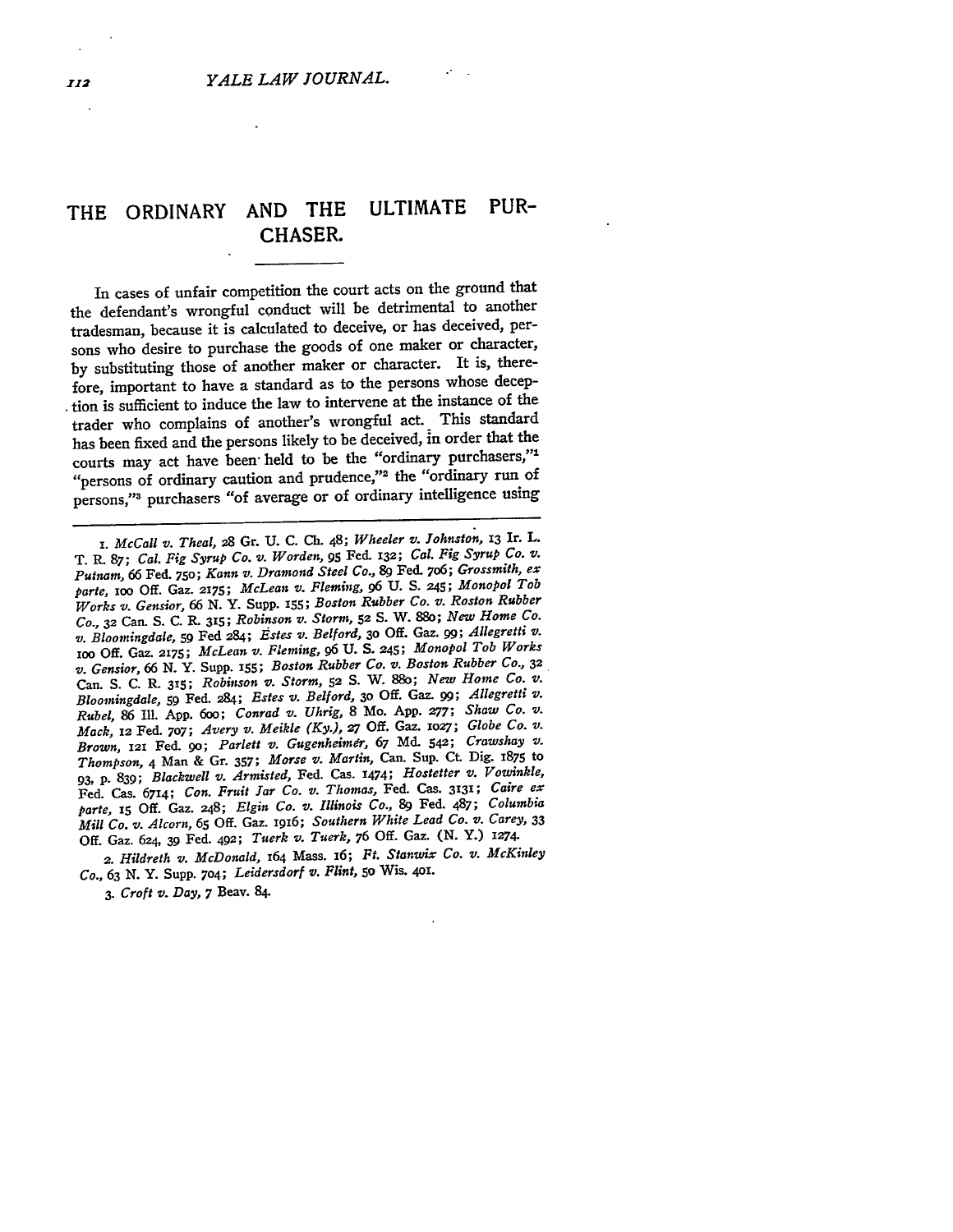ordinary care,"<sup>4</sup> men who were "in the ordinary course of purchasing,"5 "ordinary purchasers exercising the ordinary degree of caution,"<sup>6</sup> buyers who exercise the usual amount of prudence and caution, $\tau$  persons in the ordinary course of purchasing goods. $\delta$  persons who used ordinary precaution,<sup>9</sup> the purchasing public,<sup>10</sup> the general purchaser,<sup>11</sup> the ordinary observer,<sup>12</sup> the ordinary mass of purchasers,<sup>18</sup> persons of ordinary discernment,<sup>14</sup> or the sensible purchasers.<sup>15</sup> These numerous expressions show that the courts do not demand a degree of similarity which would deceive experts, or those giving close examination,<sup>16</sup> but such as would deceive the ordinary person, forming a part of the "unsuspecting public,"<sup>17</sup> buying on "casual sight" of the goods.<sup>18</sup>

Where ordinary attention will enable any one of common sense or average intelligence to discriminate between the two articles,

**5.** *Liggett v. Sam Reid Co.,* **104** Mo. **53;** *Consolidated Co. v. Thomas,* Dig. 665; *Barnard v. Pillow,* I868 W. N. *94; Seixo v. Provezende,* 12 L. R. **Ch.** Ap. 192; *Jerome v. Johnson,* **59** N. Y. Supp. **859;** *Reeder v. Brodt,* 6 Ohio Dec. 248; *Robertson v. Berry,* 5o Md. **591,** 597; *Schmidt v. Brieg,* OO Cal. 672; *Muminm v. Wittemann,* **95** Fed. *966,* 92 Fed. 126; *Hostetter v. Adams,* io Fed. 838; *Champion v. Smith,* 21 **N. S.** W. **R. Eq.** IIO; *Anheuser Busch v. Clarke,* 34 Off. Gaz. 562; *Solio Co. v. Pozo.,* 16 Cal. **388;** *Soda Foam B. P. Co., ex parte,* **96** Off. Gaz. 1239.

*6. Liebig Co. v. Walker,* **115** Fed. 822; *Van Hoboken v. Mokus,* **<sup>112</sup>** Fed. 528; *Nat. Biscuit Co. v. Swick,* 121 Fed. loO7; *Sterling Co. v. Eureka Co.,* **7o** Fed. **704,** 8o Fed. io5; *Enterprise Co. v. Landers,* **125** Fed.

*7. Colladay v. Baird,* **14** Phil. **139.**

*8. Ball v. Siegel,* 116 Ill. 137.

**9.** *Farrow Re., 7* R. P. *C.* 26o; *Peterson v. Humphrey,* 4 Abb. Pr. **N. S.** 394.

**io.** *Aspegren, ex parte,* ioo Off. Gaz. 684.

*ii. Neva Stearine Co.* **v'.** *Mowling,* **9** V. L. R. **E. 98, 2O4;** *Postum Co. v. Am. Health Co.,* **io9** Fed. **898.**

**12.** *Sterling Remedy Co. v. Corey,* iio Fed. *372.*

**13.** *Blackwell v. Wright, 73* **N. C. 310.**

14. *Imbs, ex parte,* io Off. Gaz. 463; *Cf. Anglo Swiss Co. v. Swiss Co.,* **<sup>1871</sup>**W. *N. 163.*

*15. Liebig v. Anderson,* 1882 W. *N.* 147.

16. *Wamsutta Co. v. Allen,* **12** Phila. **535;** *Kirker v. Mayman, x* Aust St. R. Eq. *73; Witthaus v. Wallace,* **2** W. **N. C.** 6io; *-Royal Co. v. Royal,* **122** Fed. 337; *Lawrence v. Lowell, 229* Mass. 455; *Allegretti v. Rubel,* **86** IIl. **App.** 6oo; *Hennessy v. Hogan,* 6 W. W. & *A.* B. **225.**

*17. Metcalfe v. Brand,* **86 Ky. 331;** *Wylam v. Clarke,* 1876 W. **N. 68.**

**I8.** *Clinton Co. v. N. Y. Co.,* 5o **N.** Y. Supp. 437.

*<sup>4.</sup> Welsbach Light Co. v. Adam,* lO7 Fed. 463; *Harper v. Lare,* **2O3** Fed. 2o3; *Fischer v. Blanch,* 138 N. Y. 244; *Radam v. Capitol Co.,* 81 Tex. 122; *Enterprise Co. v. Landers* 125 Fed.; *Keuffel v. Crocker,* **1I8** Fed. z87; *Singer v. Charlebois,* 16 Quebec, S. C. 169.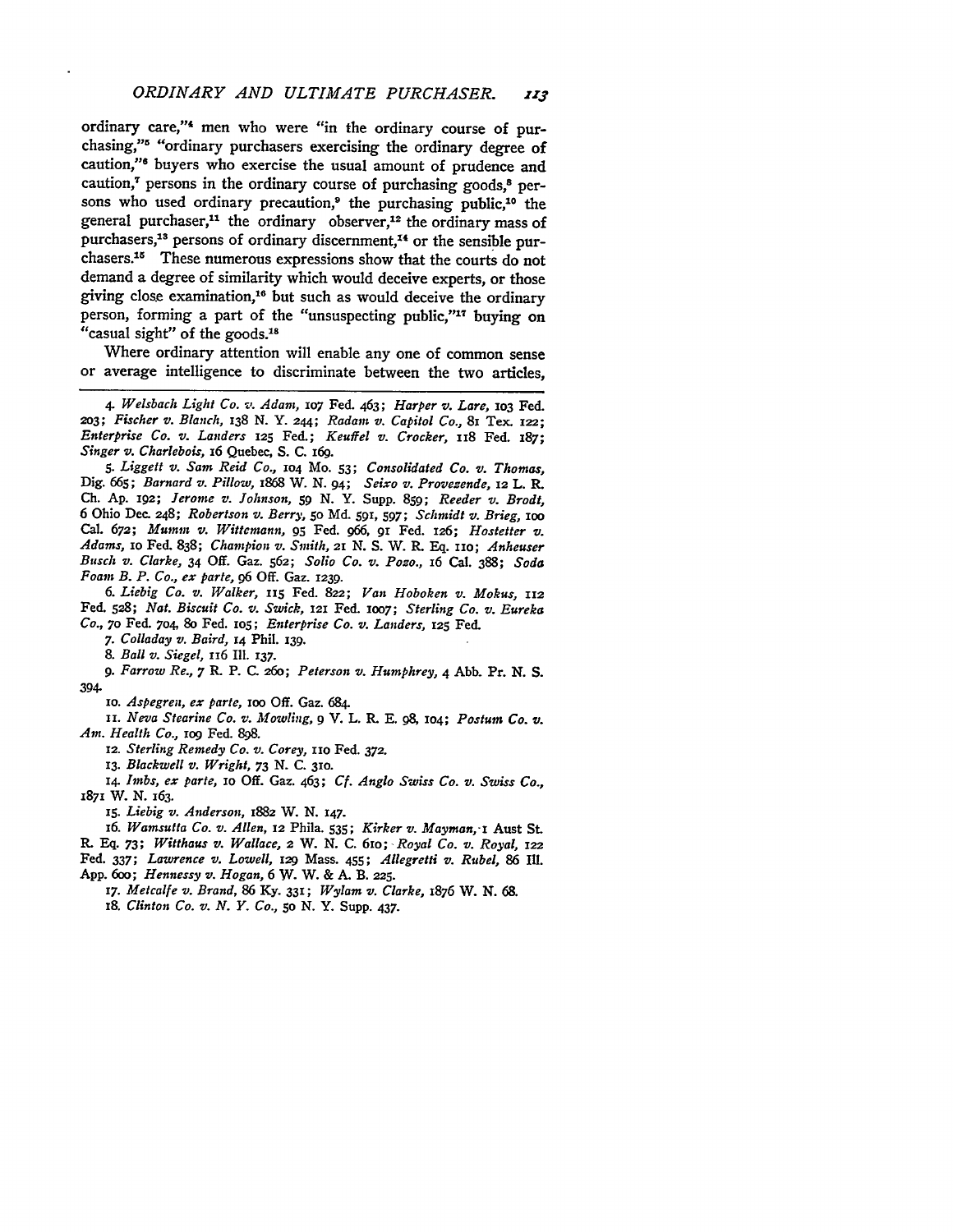*YALE LAW JOURNAL.*

there is of course no remedy<sup>19</sup> and the case is the strongest possible for the defendant when the "casual observer" would not be deceived.<sup>20</sup> The resemblance must be such as would deceive a person making the "ordinary and natural use of his senses"<sup>21</sup> and "possessed of sufficient amount of intelligence to note the difference the senses convey, neither very clever nor a fool.<sup>22</sup> If the name or dress of the defendant's article tends to mislead the most cautious purchaser, *a fortiori*, the defendant will be enjoined.<sup>23</sup> Persons of skill and intelligence, who gave heed to the matter might incur no risk of error, but the law considers not them but rather the general public which has not been forewarned of the danger of deception.<sup>24</sup> Relief is given against such conduct by a tradesman, as would deceive anyone "not thoroughly acquainted" with the two articles.<sup>25</sup> It is not expected that the ordinary purchaser possesses the knowlof a manufacturer of the goods,<sup>26</sup> nor that he has either time or ability to note detailed variance of the articles.<sup>27</sup> By application of the same test, registration of an alleged trademark may be refused.<sup>28</sup>

It has been held that an equity court will issue an injunction, if any class of purchasers or any considerable number of a class are misled.<sup>28</sup>

In applying the ordinary purchaser test, "we must not lose sight of the character of the article, the use to which it is put, the kind of people who ask for it, and the manner in which they usually order it" and<sup>30</sup> we must ask whether the "ordinary mass of purchasers,

1g. *Elgin Butter Co. v. Elgin Creamery Co.,* **<sup>155</sup>**Ill. **127;** Brennan *v. Emery Co.,* **99** Fed. 971; *Hygeia Co. v. Hygeia Co.,* **14o N. Y. 94;** *Partridge v. Menck,* 2 Sandf. **Ch. 622;** *Wostenholme v. Woolhouse,* 14 V. L. **R.** 963; *Ball v. Siegel,* 116 Ill. 137; *U. S. v. Roche,* i McCreary 385.

2o. *Radam v. Capitol Co.,* 81 Tex. 122.

**21.** *Munro v. Tracy, 129* **N.** Y. 38; *De Long v. De Long, 74* Off. Gaz. **809** (N. Y.).

*22. Clark v. Sharp,* **15 R.** P. C., 141, 268.

*23. Wolfe v. Alsop,* 12 V. L. R., 421; *Cuervo v. Henkell, 6o* Off. Gaz. **440.**

24. *Rose v. McLean,* 24 Ont. **A. R.** 24o; *Dunn Re,* 7 R. P. **C.** 311; *Smith v. Carron,* 13 R. P. C. io8; *Welsbach Light Co. v. Adam,* lo7 Fed. 463.

*25. Canada Pub. Co. v. Gage,* 1i Can. S. C. R. 306.

*26. Shrimpton v. Laight,* 18 Beav. 164.

**27.** *Partridge v. Menck, 2* Sandf. Ch. 622; *Edge v. Harrison,* 8 P, P. C.

*74; Draper v. Skcrrett,* 94 Fed. **922.**

*28. Marks Re.,* 63 L. J. Ch. 234.

*29. Davis v. Kcnnedy,* 13 Gr. U. C. Ch. **523;** *Rose v. McLean,* 24 Ont. **A.**

R. 24o; *Wolfe v. Alsop, 12* V. L. R. **421.**

**3o.** *Liggett v. Hynes, 28* Off. Gaz. 8og.

114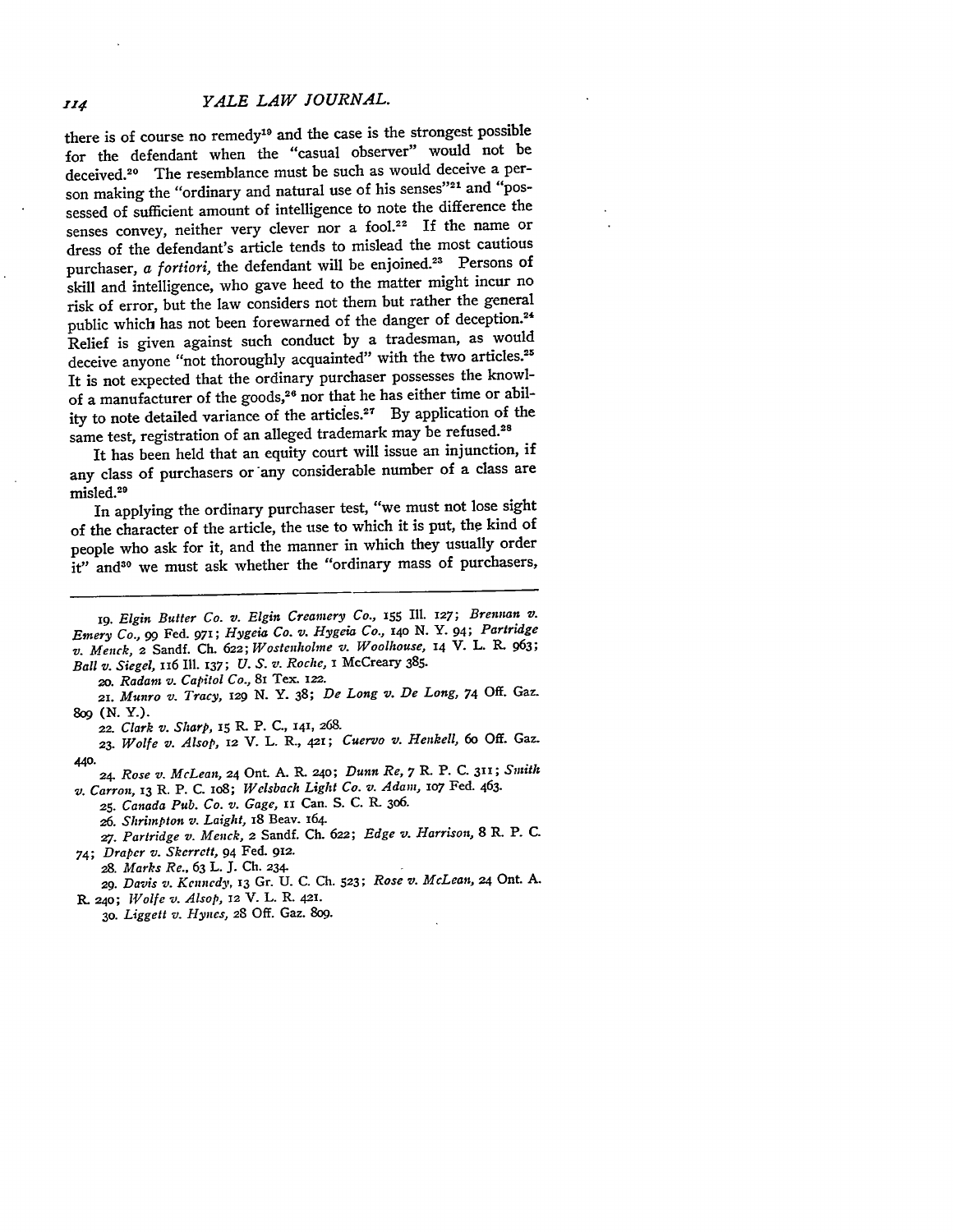paying the usual attention in buying the article in question," would be deceived. $31$  Relief should be given the plaintiff, when the defendant's conduct is calculated to deceive an ordinary buyer making a purchase under the ordinary conditions which prevail in the conduct of the particular traffic to which the controversy relates.<sup>32</sup> The age, ignorance, or lack of acquaintance with a foreign tongue on the part of the ordinary purchasers may be an important consideration and it is of little importance whether judge or jury would be deceived.<sup>33</sup>

So, too, the facts will be taken note of as matters of common knowledge that packages were handed buyers wrapped up in paper and with no opportunity of examining the contents, $34$  or that the price of the articles is small, so that the attention of the purchaser is not greatly engaged.<sup>35</sup>

Where goods are only sold to the trade,<sup>36</sup> on the other hand, or where only members of an association can buy at a store,<sup>37</sup> a higher degree of care and knowledge may be demanded than from the general public.

The matter of language and race may be important. Where the name of a Spanish newspaper was alleged to infringe that of another, but it was proved that no Spaniard would be deceived, it was held no wrong had been committed.<sup>38</sup> On the other hand the illiterate inhabitants of Singapore or the Hindu natives of India who cannot read English, or even their own language, are to be considered as the ordinary purchasers of goods sold to the countries they inhabit.<sup>30</sup> Consumers of beer, many of whom are foreigners and unacquainted with the English language,<sup>40</sup> or of Hostetter's Bitters, who buy a small quantity at a time for immediate use, $41$  have especial consideration from the courts.

- *33. Clark v. Sharp,* **15** R. P. C. **i4i,** 268.
- 34. *Carlsbad v. Thackeray,* **57** Fed. 18.
- 35. *Centaur Co. v. Robinson,* **91** Fed. **889.**
- 36. *Nicholson v. Buchanan,* **ig** R. P. *C.* 32i.
- *37. Civil Servicc Assoc.* v. *Dean,* **13 Ch.** D. 512.
- 38. *Stephens v.* **De** *Conto.* 4 Abb. Pr. N. S. 49.
- *39. Wallace v. King,* 68 L. T. io3; *Copley v. Kirk,* 84 L. T. Jour. i4o; *Biegel Re.,* 4 R. P. C. **525;** *Ralli v. Fleming,* Ind. L. R. 3 Calc. 416; *Wilkinson v.* Griffith, 8 R. P. C. **370;** *Badischc Fabrik v. Maneckfi,* Ind. L. R. **i7** Bombay 584.

**4o.** *Kostering v. Seattle Co.,* 116 Fed. 621; *Hires v. Consumers Co., TOO* Fed. 8og.

*41. Myers v. Theller,* 38 Fed. 6o7.

*<sup>31.</sup> Rowly v. Houghton, 2* Brewst. **303;** *Talcott v. Moore,* 6 Hun, io6; *Goodman v. Bol,* **3** Tex. Civ. App. 183.

**<sup>32.</sup>** *Brown v. Doscher,* 73 Hun. io7.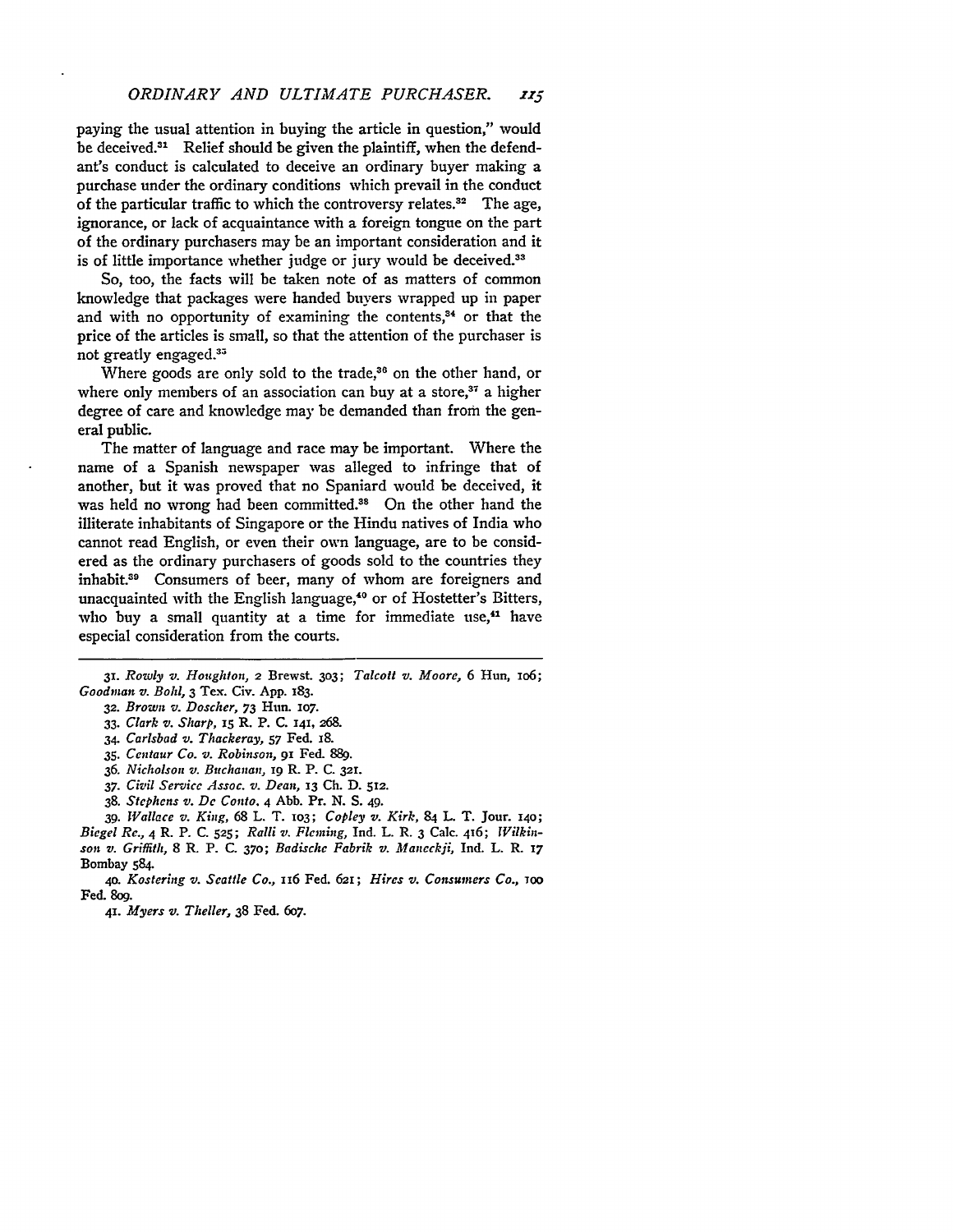**jz6** *YALE LAW JOURNAL.*

Where an injunction was granted against the use of an infringing name on a tennis racquet<sup>42</sup> Judge Kekewich said: three classes of persons should be considered  $(i)$  "the thoroughly experienced men or women who play lawn tennis frequently **.** who do not choose a racquet because it is called Demon or **by** any other name, but because they know from experience what is a first-rate article and examine it carefully, inch **by** inch, and, if they order a second, take care to order one precisely of that kind." These would not be deceived; **(2)** "less experienced persons who buy racquets frequently" (not much danger); **(3)** largest class, inexperienced people, who do not play much, hear of Demon racquet and going to a shop see a racquet looking like Demon with Demotic on it and buy it. The court gave the plaintiff protection against the deception of these persons. In other classes of goods, the court has taken notice of the facts that many ignorant and illiterate persons buy Liver Regulator **;43** that bluing is sold "to purchasers in a very humble class in life, to washerwomen, little girls, and cottagers, who do their own washing and who go and buy **. .** the smallest quantity of the article;"44 and that'the people who go into "small chemists' shops and buy medicines for themselves and their families" are people of little intelligence.<sup>45</sup> The law protected a trader in Yorkshire Relish, when he proved that the defendant deceived four women who belonged to the class of unwary purchasers. The sauce was largely bought **by** domestic servants, who asked for the goods **by** the name of the article and not of the maker, and when the sauce was bought and put into, a cruet, detection was almost impossible.<sup>46</sup> Children and servants, who chiefly buy lemonade powder in England out of their pocket money, have been found careful to get the brand they want and to ask for it by name,<sup>47</sup> but articles like washingpowder, which "become associated in the public mind with the general appearance of the package," and of which the ordinary retail purchaser is not, "usually of a high degree of intelligence," have been held more to lend themselves to deception.<sup>48</sup> Children from five to fifteen years of age, who purchase school books and know

48. *Fairbank v. Bell, 77* Fed. 869; (Buyers of French coffee) *Sparks v. Harper,* 3 Queens L. J. 2oi.

**<sup>42.</sup>** *Slazenger v. Feltham, 6* R. P. **C. 531.**

*<sup>43.</sup> Simmons v. Simmons,* 81 Fed. 163.

<sup>44.</sup> *Reckitt v. Kellogg,* 5o N. Y. Supp. 889.

<sup>45.</sup> *Eno v.* Dunn, Io R. P. C. 2651.

<sup>46.</sup> *Powell '. Birmingham Brewery Co.,* **ii** R. P. C. 563, 12 R. P. C. 496, **13 R** P. **C. 235.**

*<sup>47.</sup> Clark v. Sharp,* **iS** R P. **C. 141, 268.**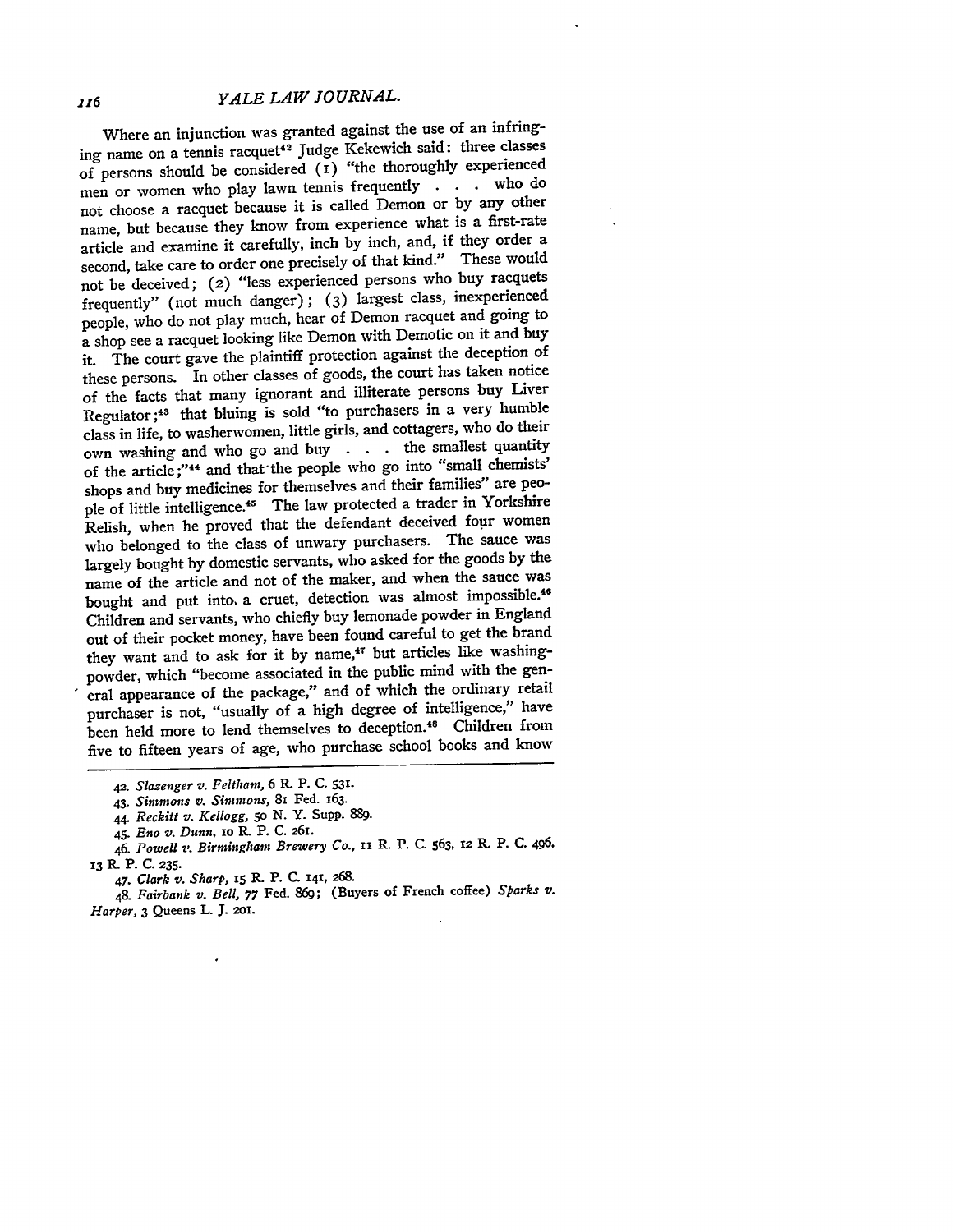## **ORDINARY AND ULTIMATE PURCHASER. 117**

them better from the pictures on the cover than from the text have been considered as entitled to especial consideration,<sup>49</sup> as have persons for whom detective stories are written.<sup>50</sup> "The unsuspecting and generally ignorant classes who are the purchasers and consumers of  $lye$ ;"<sup>51</sup> the men who buy matches without examining carefully the box, turning it around on all sides to see differences **;52** snuff takers, who are nowadays usually of the lower classes of society **;5S** persons who buy plug-cut chewing tobacco and are usually engaged in manual labor and usually buy without scrutiny of the tag and in small quantities **;54** purchasers of cigars, who make a hurried inspection of the goods in an ordinary store, where the light is not very good;<sup>55</sup> all these are classes of customers, whose habits have been considered important by the courts. Other special classes, who are met in the cases, are stablemen and grooms, who are often unable to read;<sup>56</sup> women who buy thread without critical observation **;5T7** purchasers of bread, who are frequently illiterate **;58** persons who know the reputation of Wamsutta cloths and do not notice that the other articles are labelled Wamyesta;<sup>59</sup> purchasers of hairpins, who rarely read the entire label on the goods;<sup>60</sup> purchasers of stove polish, many of whom are ignorant people and sometimes servant girls **;61** purchasers of shoe blacking, often old persons whose sight is dim, or young persons who are ignorant or lack experience **;62** persons who buy dry plates for photographic purposes **;63** purchasers of ale:<sup>64</sup> and purchasers of sewing machines,<sup>65</sup> who may be tailors and sempstresses or only common workmen and workwomen, with very limited ideas and imperfect knowledge.

Remembering that the patronage of the unwary is not less profit-

- **5o.** *Munro v. Beale,* **55** Hun. **32.**
- **51.** *Pa. Salt Co. v. Myers,* 79 Fed. **87.**
- *52. Christiansen Re,* **3** R- P. **C.** 54.
- **53.** *Garrett v. Garrett,* **79** Off. Gaz. i681.
- *54. Drummond Tob. Co. v. Addison Co.,* **52** Mo. **App.** io.
- *55. Feder v. Brundo, 5* Ohio **N.** P. **275.**
- **56.** *Beddow v. Boyd,* **4** P, P. **C. 310.**
- *57. Clark v. Armitage, 67* Fed. **896.**
- **58.** *Fleischmann v. Schuckmann, 62* How. Pr. **92.**
- *59. Wamsutta Co. v. Allen,* **12** Phila. **535.**
- *6o. Williams v. Brooks,* **50** Conn. **278.**
- 61. *Dixon v. Gugenhein,* **2** Brewst. 321.
- *62. Brown v. Mercer, 37* **N.** Y. Super **Ct. 265.**
- *63. Derby Co. v. Pollard,* 2 T. L. R. *276.*
- *64. Bass v. Feigenspan,* **96** Fed. **2o6.**
- **65.** *Singer v. Long,* ii **Ch. D. 656;** *Singer v. Wilson,* 3 **A. C. 371.**

*<sup>49.</sup> Doan v. Am. Book Co.,* **io5** Fed. 773.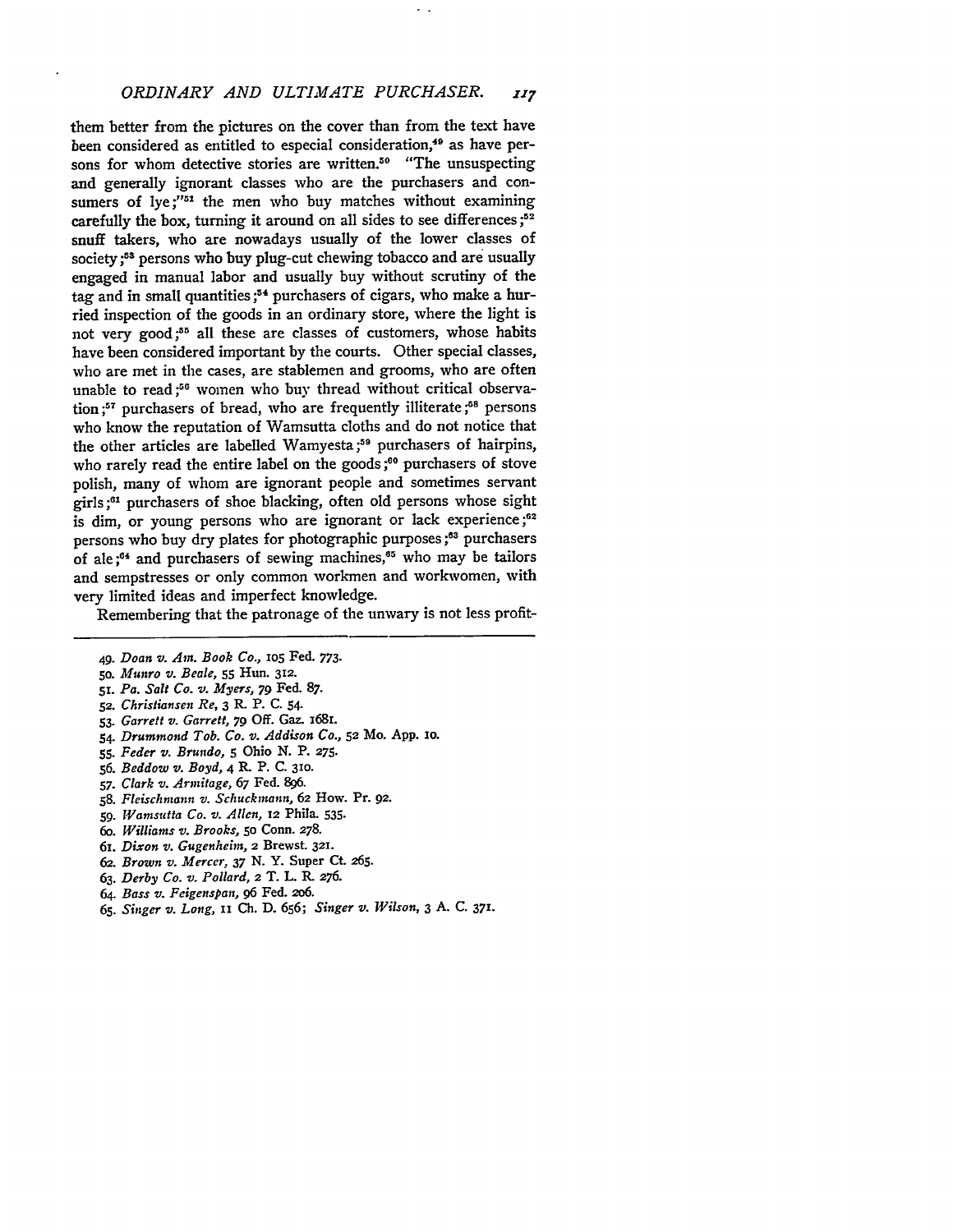## *YALE LAW JOURNAL.*

able to the manufacturer than that of the careful,<sup>66</sup> the courts often consider the "uneducated and illiterate person" in questions of unfair competition, especially in dressing up and trademark cases. Lord Selborne<sup>67</sup> said that "imitation of a man's trademark in a manner liable to mislead the unwary cannot be justified by showing, either that the device or inscription upon the imitated mark is ambiguous and capable of being understood by different persons in different ways, or that a person who, carefully and intelligently, examined and studied it might not be misled.

Consequently, we find a number of cases in which conduct is restrained which is likely to deceive the only half wary, casual, unwary, incautious, unobservant, unsuspicious, heedless, or ignorant purchaser, sometimes when he does not even survey the goods at all.68

On the other hand, relief is refused when no person in his senses could be deceived<sup>69</sup> and courts will not "interfere for the sake of heedless people who know not and will not take the trouble to see what they are purchasing." English courts seem stricter than the

*66. Williams v. Brooks,* **5o** Conn. *278; Colton v. Thomas,* **2** Brewst. **303;** *Wolfe v. Harte,* 4 V. L. **R E. 125.**

*67. Singer v. Loog,* **8 A.** *C. \_6.*

*68. Gillott v. Esterbrook,* 45 Barb. 455; *Saxlehner v. Eisner, 93* **Off.** Gaz. *94o; Garde v. Mitchell, i7* V. L. R. **209;** *Saxlehier v. Nielson, 93* **Off.** Gaz. 948; *Little v. Kellant.* ioo Fed. **253;** *Cauffman v. Schuler,* **123** Fed. **205;** *Kinney v. Maller,* **53** Hun. **340;** *Barrett Co. v. Stern, 67* **N.** Y. Supp. **595;** *Ford v. Foster, 7* **Ch. App.** 6ri; *Currie Re,* **13 R.** P. **C.** 681; *Cochrane v. MacNish,* **13** R. P. **C.** Ioo; *Champlain v. Stoddart,* **3o** Hun. **300;** *Colman v. Crump, 7o* **N. Y. 573;** *Carlsbad v. Schultz. 79* **Off.** Gaz. **.36o;** *Davis v. Reid,* **17 G.** R. **U. C. Ch. 69;** Johnston *,. Orr Ewing. 7* **A. C. 219;** *Colton v. Thomas,* **2** Brewst. **308;** *Potter Corp. v. Miller, 75* Fed. **656;** *Guardian Co. v. Guardian Co.,* **5o** L. **J. Ch. 252;** *Harrison v. Taylor, il* Jur. **N. S. 408;** *Walker v. Hochstaedter.* **85** Fed. *776; Battle v. Finlay,* 45 Fed. **796;** *Hoff v. Tarrant, 71* Fed. 163; *Kelly v. Byles,* **28** W. R. **585;** *De Youngs v. Jung, 25* **N.** Y. Supp. 479; *Electro Silicon Co. v. Levy,* **59** How. Pr. 469; *Electro Silicon Co. v. Trask,* **59** How. Pr. i89; *Glenny v. Smith,* **13** L. T. *N.* **S. 71;** *Garrett v. British N. Borneo Co., 37* **Sol. J.** *Ill.; Bissell v. Bissell,* **121** Fed. **357;** *Alaska Ass. v. Crooks,* 16 R. P. **C. 503;** *Boardmnan v. Meriden Co.,* **35** Conn. **<sup>402</sup>**("unwary trader"); *Hawkins Re, ii* **N.** Z. R. **688;** *Tetlow v. Tappan, 85* Fed. *774; Gessler v. Grieb,* 48 **N.** W. (Wis.) **IO98;** *McCaw v. Nichols, 21* R. **P. C. 15.**

*69. Midland Co. v. Brush Co.,* **26 Sol.** J. 465; *Cowen v. Hatton,* 46 L. T. *N. S. 897; Goodall v. Wilkinson. 90 L. T. J. 357, 91 L. T. J. 20; Payton v. Ward. 17* R. P. **C.,** appeal from 16 R. P. C 4z4; *Payton v. Sncl!'rig, 17* R\_ P. C. 43, *i6* R. P. C. 287.

*70. Bradbury z?. Beeton,* 39 L. J. **Ch.** *57.*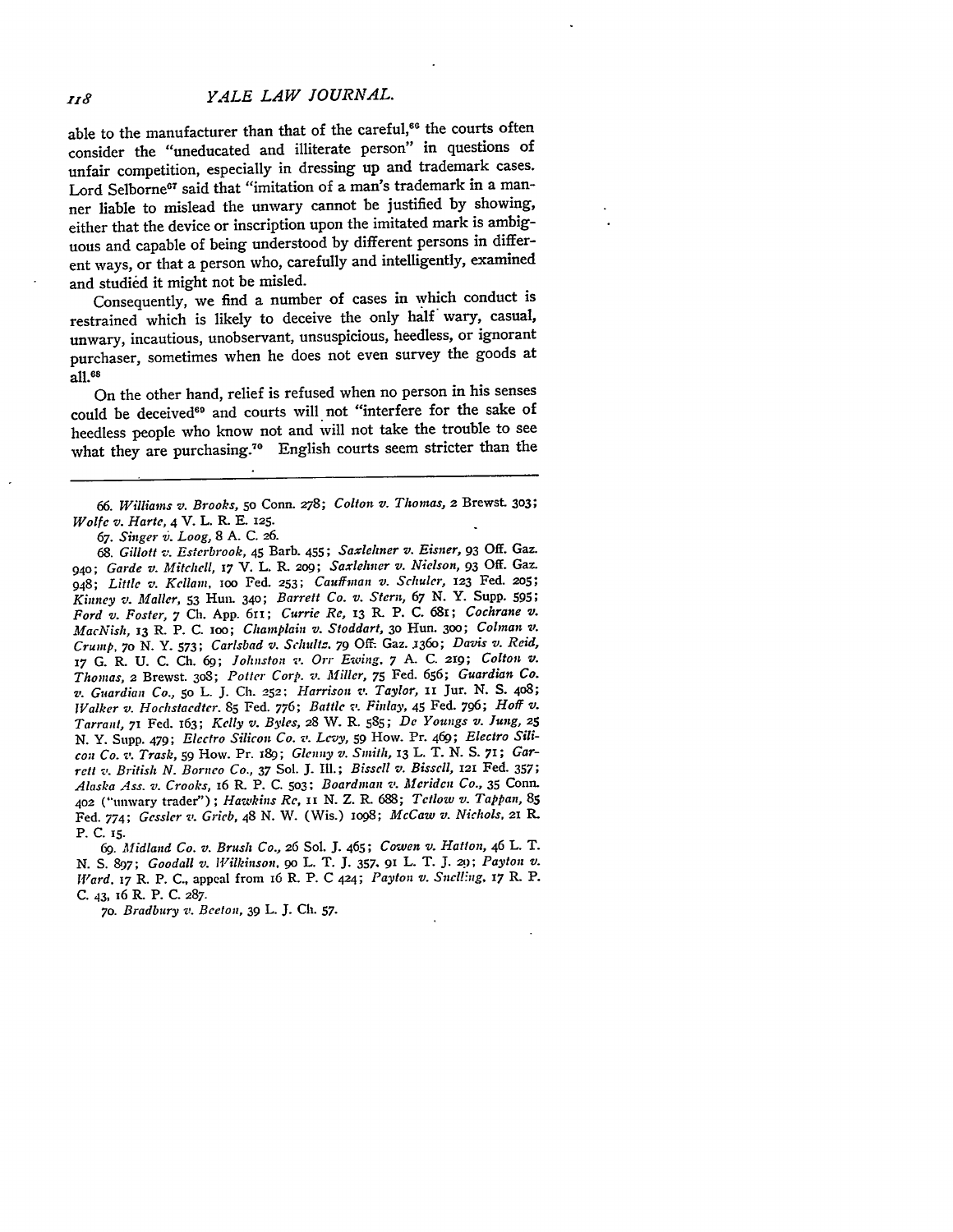## **ORDINARY AND ULTIMATE PURCHASER. 110**

American ones in this matter. Especially have they refused<sup> $71$ </sup> to interfere when no intelligent person would be deceived who knew the distinctive features of the plaintiff's goods, though the seller might cover with his hand the distinctive parts. A customer who did not watch what symbol of a head was on a can of salmon was not held worthy of consideration. Yet it was an English judge who said with a sigh: "People are so very careless and the court has, with propriety, been tender of careless people"<sup>72</sup> and the English courts consider that such goods as soap are sold often to persons who cannot read and that those who can read ordinarily do not read the whole wrapper covering the goods, $73$  but are injured, if the resemblance in general effect was calculated to deceive the unwary.<sup>74</sup> Persons in a humble station in life and uneducated persons are the ordinary purchasers of certain articles and in respect to those articles deserve and receive especial consideration.<sup>75</sup> So does the man or woman who has not the sharpest eyesight or the most active brains,76 and the man who has not been accustomed to the general appearance of packages containing the article, but has merely read an advertisement of the goods and remembers the name.<sup> $77$ </sup> In Canada, also, the court has restrained practices in the sale of an article which might deceive "ignorant persons not on their guard," though "no one of ordinary intelligence would be likely to mistake **it,"78** but in a Nova Scotia decision,79 the court refused to interfere, unless it was shown that- a person paying ordinary attention would be deceived and held that it was "not enough that a careless, inattentive, or illiterate purchaser might be deceived." It has been held that, where there has been actual fraud on the part of the defendant,

*71. Alaska Co. v. Crooks,* 18 *R.* P. **C.** *129.*

*72. Sc:sen v. Britton,* 16 **R.** P. **C.** 137; *Upper Assam Tea Co.* **,.** *Herbert, 7* R. P. **C.** 183; *Paine v. Daniell, 10* **R.** P. **C. 71,** *217.* See *Wotherspoo:l v. Currie,* **42** L. **J. Ch. 13o;** *Edleston; v. Vick,* **23** Eng. L. & **Eq.** 51; *Hart* **v.** *Colley,* 7 R. P. **C. 93.**

*73. Lever v. Goodwin,* 4 R. P. **C. 492.**

*74. Jones* **v.** *Halls'worth, 14* R. P. **C. 225.**

*75. Merriam v. Texas Siftings Co.,* 49 Fed. 944; *Hodgson v. Kinloch,* **<sup>15</sup>**R. P. **C.** 465; *Sparks* **v.** *Harpcr,* **3** Queens L. **J.** 2Ol.

*76. Liebig Co. v. Chemists Sec.,* **13** R. P. **C. 635.** See *Archbold v. Sweet,* **5** Car. & P. 219.

*77. Fairbank v. Leukel,* **102** Fed. **327.**

*78. Melchers v. De Keyper,* 6 Ex. C. R. Can. **82.** See *Darling v. Barsalou,* 25 Lower Can. **J. 31,** overruled by **9** Can. S. C. R. *677.*

*79. Johnson v. Parr,* Russ. Eq. Dec. **98.** See also *Queen v. Authier, Q. R.* S. Q. B. 146.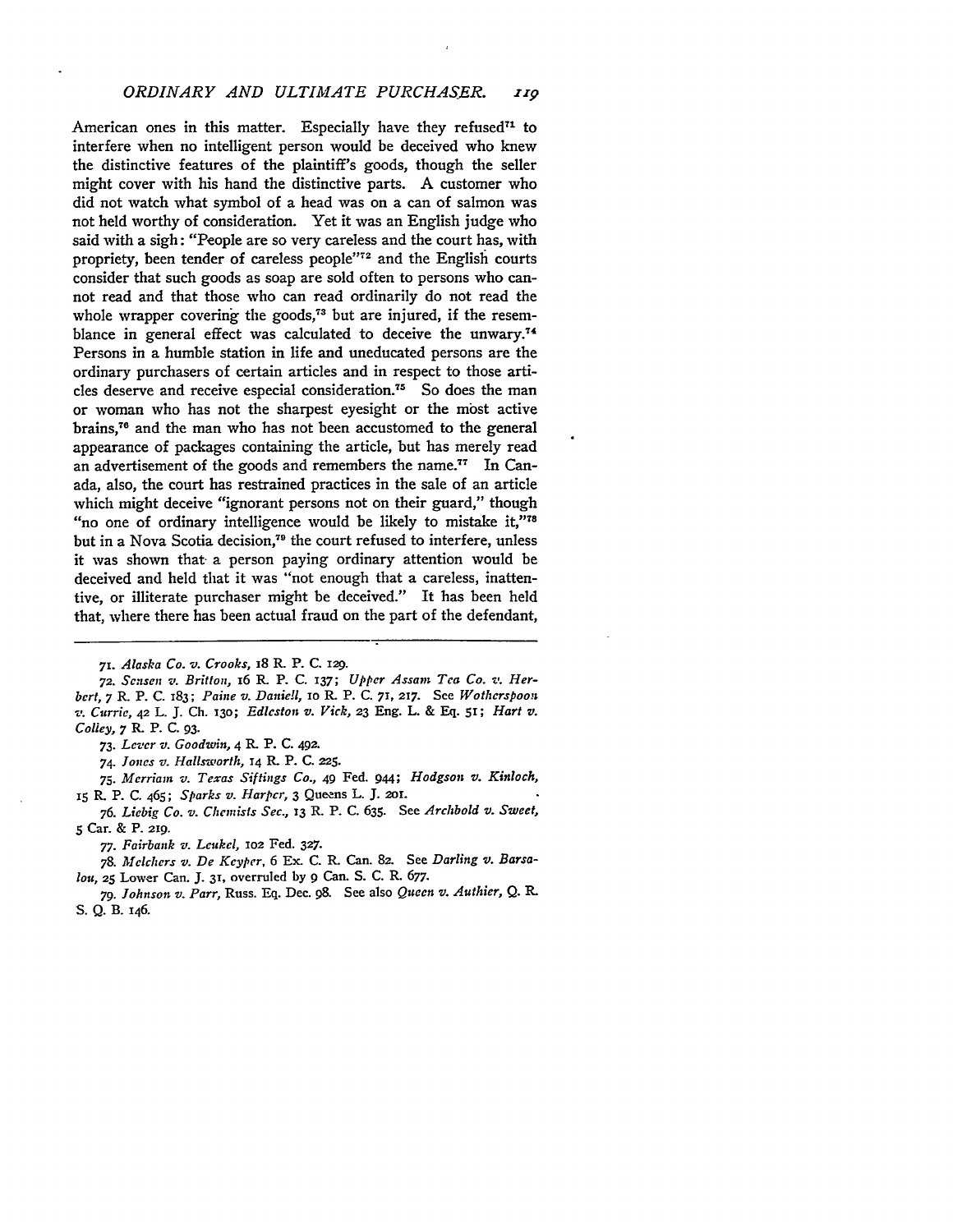the remedy may be given, without considering whether the "purchaser be wise or ignorant, careful or careless."80

In Canada,<sup>804</sup>, a court restrained a person from selling an article which might deceive the "cursory" observer retaining no very accurate recollection of plaintiff's article.

While many decisions hold that the person applying to the court, for relief, against a colorable imitation of trademark or other indicia of his goods, must show that the resemblance is such as would mislead not only heedless and unobservant persons, but also those of ordinary caution,<sup>81</sup> yet the sounder view is that although such purchasers, who buy hastily and with but little examination of the goods, have no reason to complain, as they must attribute any injury they may suffer to their own want of diligence, yet the trader, who is injured, should receive protection, for he stands on entirely different ground and no amount of diligence on his part will guard against the injury. The right to sell goods includes the sale to the incautious as well as to the cautious. $82$  From what has already been said, it necessarily follows that the plaintiff has no remedy given him when the mass of purchasers, paying that attention which such persons usually do in buying the article in question, would not be deceived.<sup>83</sup> or when the difference between the two articles should lead to a distinction being made between them **by** the "most casual observer at any distance at which he could distinguish the appearance of these labels."84

The courts act to protect persons of ordinary intelligence and

**83.** *Hurricane Co. v. Miller,* **56** How. Pr. **234;** *Beddow v. Boyd,* 4 R. P. C. **31o;** *Alif v. Radam, 77* Tex. **530;** *De Keyper v. De Keyper, 4* **Ex. C.** R. Can. *71; Comm. Adv'r. Ass. v. Haynes, 49* **N.** Y. Supp. **938.**

84. *Rall v. Siegel,* 116 II. **137;** *Marshall v. Hawkins, 4* **N.** Z. L. R. *Ch. 59; Pratt v. Astral Co.,* **27 Fed. 492;** *Tarrant v. Hoff,* **78** Off. Gaz. 16o7; *Clotworthy v. Schepp, 52* Off. Gaz. 161; *Hubinger v. Eddy, 76* Off. Gaz. ii2o; *Centaur Co. v. Marshall,* 92 Fed. 6o5, *97* Fed. **785;** *Van Camp v. Cruickshanks,* go Fed. 814; *Phillips v. Ogden, 12* R. P. **C. 325;** *Leather Cloth Co. v. Am. Leather Cloth Co.,* i H. of L. Cas. **523;** *Hazleton v. Hazleton, <sup>137</sup>* Ill. 231, *142* Ill. 494; *Landreth v. Landreth, 29* Off. Gaz. 1131; *Adams v. Heisel,* 31 Fed. *279; Pfeiffer v. Wilde,* **202** Fed. 658; *Parker Holmes Co., ex parte,* ioo Off. Gaz. Ill; *Lorillard v. Peper,* 86 Fed. 956.

<sup>8</sup>o. *Mumm v. Frash, 68* **Off.** Gaz. **143.**

<sup>8</sup>oa. *Whitney v. Hickling,* 5 Gr. **U. C. CI. 6o5.**

*<sup>81.</sup> Brill v. Singer,* 41 Ohio St 127; *Cantrell v. Butler, 124* Fed. 290; *Wrisley v. Iowa Co.,* **122** Fed. 796; *Coats v. Merrick Thread Co., 63* **Off.** Gaz. 1531.

*<sup>82.</sup> Meriden Co. v. Parker,* **39** Conn. **45o;** *Brooklyn Co. v. Masury, 25* Barb. 416; *Godillot v. Am. Grocery Co. 71* Fed. **873.**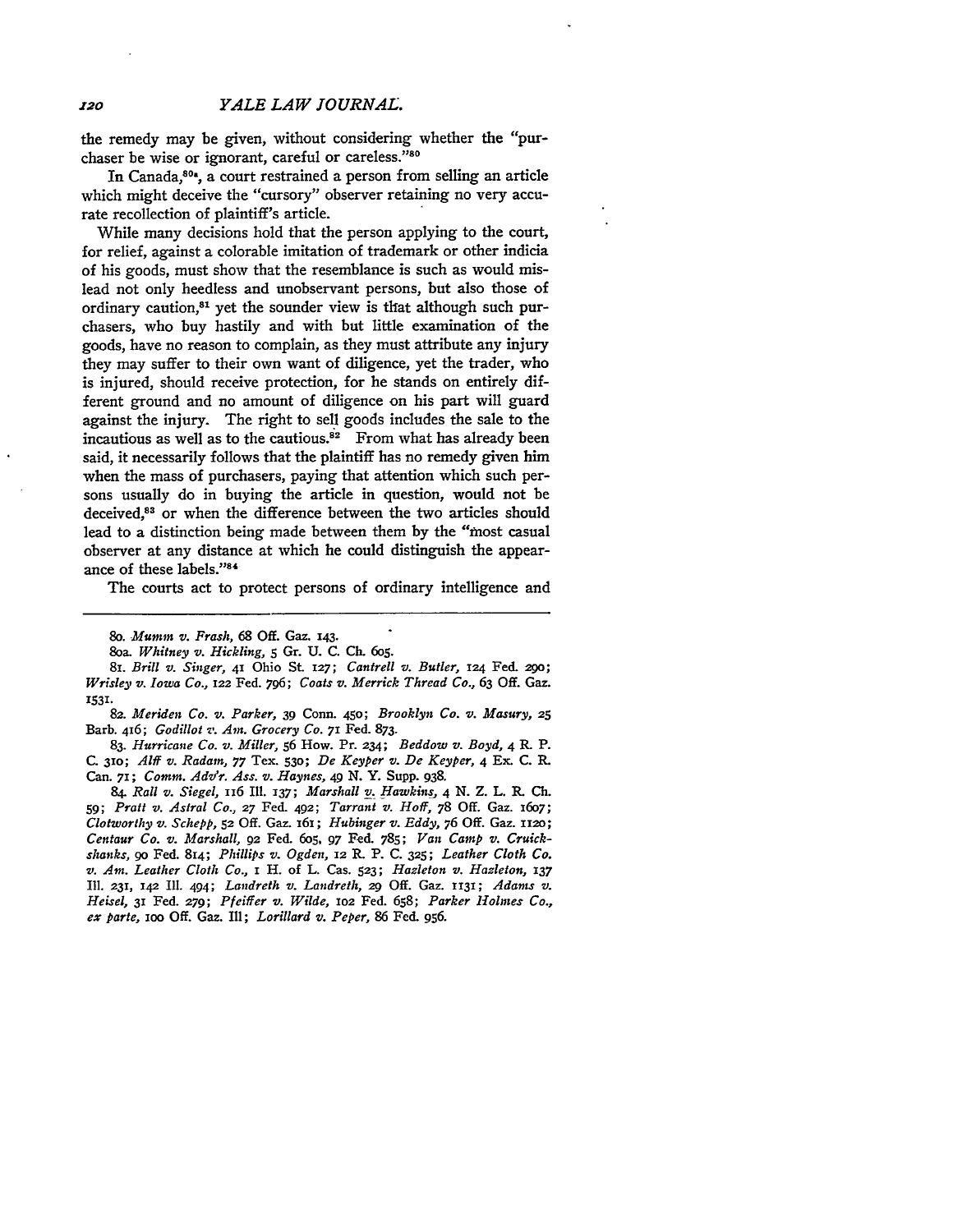common sense and will not act to prevent a possibility, but rather a probability, of the deception of such persons.<sup>85</sup> Nor will they consider persons affected with color blindness,<sup>88</sup> those lacking intelligence, such as fools and idiots, nor those grossly careless. The fact that experienced witnesses testify that the defendant's goods have long been used and that they never heard of any deception arising through them is probative evidence that they are not deceptive to the ordinary purchaser. $87$  The question as to the deception of the ordinary purchaser must usually be decided by the eye<sup>88</sup> and, when such purchaser would be easily deceived, if the two articles were exposed for sale side by side, there is no question that the courts will89 give a remedy against such fraud. But purchasers are not bound to exercise a high degree of care, are apt to act quickly, and, seldom, have an opportunity of making any comparison whatever of the two articles.90 The court generally acts on the assumption that there are only the defendant's goods before the purchaser and that he has only a memory of what the plaintiff's goods looked like.<sup>91</sup> Side by side, there may be hardly a probability of deception and the differences between the articles may be wide, but the incautious purchaser does not see them in that way and must trust to a treacherous memory. In many cases, he does not know that there are two similar articles sold, or has never seen the defendant's article before. The purchasing public goes to buy goods with only a general notion, or a

*85. Price v. Jcyes, i9* P. P. C. '7; *Brown v. Siedel,* **153 Pa.** St 6o.

*86. Liggett & Myers v. Finger,* 45 Off. Gaz. 943 (U. S.); *Lere v. Harper,* 86 Fed. 481; *Singer v. Wilson,* 2 **Ch. D.** 434; *Wrisley Co. v. Iowa Soap Co.,* **104** Fed. 548; *Marshall v. Sidebotham,* i8 R. P. C. 43; *Wrigley v. Rouse,* 87 Fed. **589;** *Sawyer v. Kellogg, 7* Fed. **72o;** *Republique Francaise v. Saratoga Vichy, 99* **Fed. 733;** *Potter v. Pasfield,* **io2** Fed. **490;** *Republique Francaise SchultZ,* 94 Fed. Soo, **iO2** Fed. **153;** *Richter v. Anchor Remedy Co.,* **52** Fed. 455.

*87. Day v. Webster,* 49 N. Y. Supp. 314.

*88. Sen Sen v. Britton, i6* R. P. *C.* **137.**

*89. Alaska Packer's Ass. v. Crooks,* **I6 R.** P. **C. 503;** *Ct. Tower St. Tea Co. v. Langford, 5* P. P. **C. 66.**

*go. Paris Co. v. Hill, 1o2* Fed. 148; *Pillsbury v. Pillsbury,* 64 Fed. 841; *Stuart v. Stewart,* **85** Fed. 778, overruled **by** *9i* Fed. 243.

*91. Hubbuck v. Brown, 17* R. P. C. 638; *Centaur Co. v. Hughes,* **91** Fed. *9oi; Upper Assam Tea Co. v. Herbert, 7* **L** P. C. 183; *Wellman v. Ware,* 46 Fed. **289;** *Hawkins Re, ii* N. Z. *R.* 688; *Steinway v. Henshaw, 5 1t.* P. **C.** *77; Wilkinson v. Griffith,* 8 R. P. C. **370;** *Pinto v. Badman,* 8 P. P. C. 181; *Eno's, T. M., ex parte, 9* V. L. R. L. **335;** *Hop Bitters Co. v. Wharton, io* V. L. *R.* L. *377; Celluloid Co. v. Cellonite Co., 41* Off. Gaz. 693; *Champion v. Smith, 21* N. S. W. R. **Eq.** *iro; Little v. Kellam, ioo* Fed. **353;** *Glen Cove Co. v. Ludeman,* **32** Off. Gaz. **255.**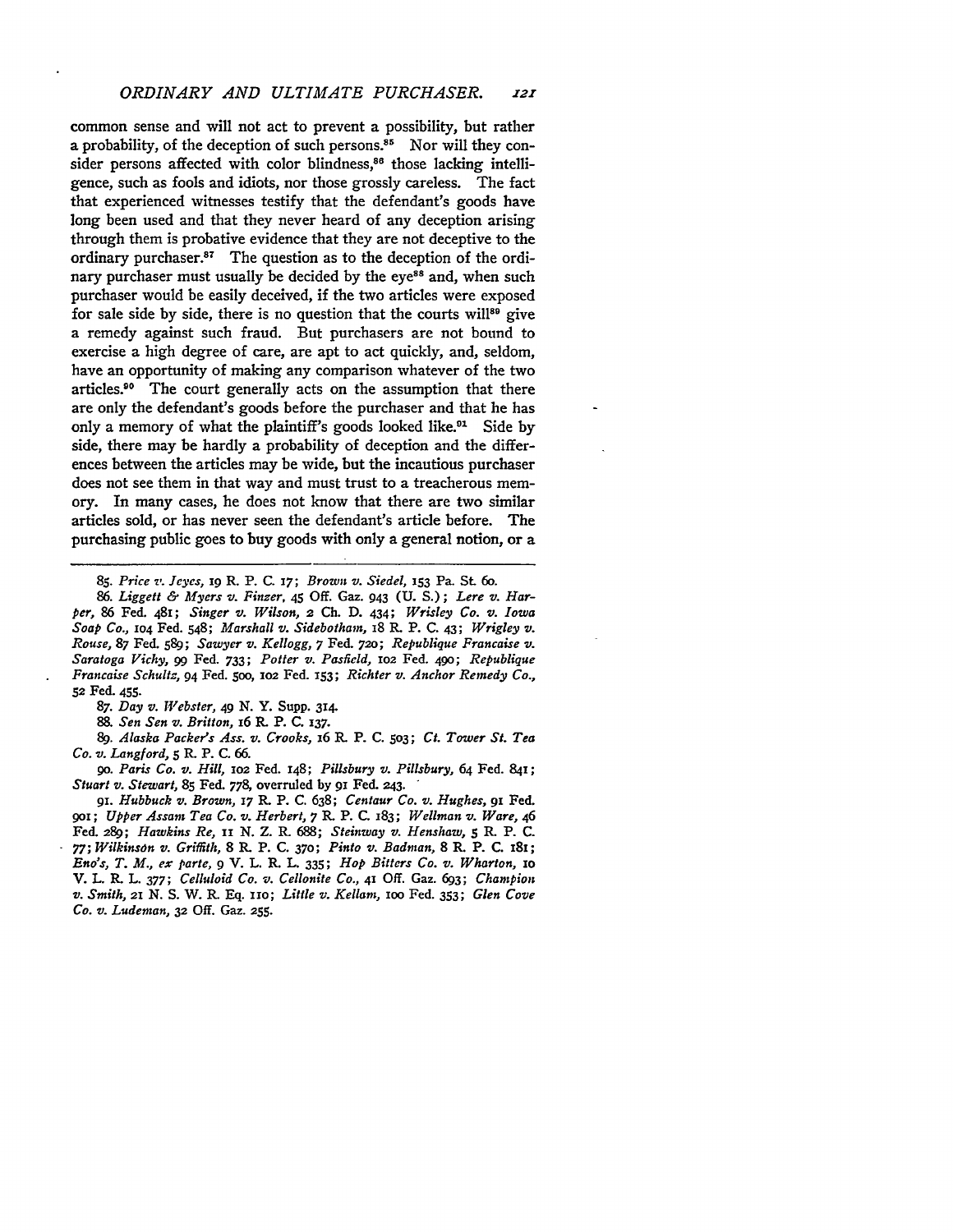*YALE LAW JOURNAL.*

more or less vague reminiscence of what are the salient features of the name or appearance of the desired article and being not well acquainted with the details of the name or appearance thereof, may be deceived, so the courts must be diligent and zealous in preventing such deception.

The ordinary purchaser is not only the one who buys directly from the manufacturer or selector of the goods, but, in this connection, regard must be had to the ultimate, as well as the immediate purchaser of the goods. The law does not regard as material the fact that the immediate vendee is not deceived, if there be put into the latter's hands the means of deceiving the consumers of the goods.<sup>92</sup> The questions of tradesman and customer, of local and general dealers, are to be considered by the courts, who remember that the products may go into the hands of thousands who are ignorant of the circumstances of origin. To put into the hands of another a weapon of fraud, to sell goods to a man, who is not deceived thereby, but who may deceive the ultimate purchaser of the goods, is a wrong to be restrained by law. The person guilty of such "contributory infringement" of his neighbor's rights is an accessory before the fact to the fraud and his conduct is fully as fraudulent as a direct deception. In one important class of cases in unfair competition, namely in those in which relief is asked for "passing off" goods,<sup>93</sup> the ultimate purchaser is not regarded. So representations made on invoices have not been considered, as the ultimate customers rarely see these invoices. In all trade-mark cases, however, the rule is strict that, although the representation between first vendor and purchaser be true, yet false representations through indicia placed on goods will be restrained. The goods were "meant to be sold to others, who would see only the trade-mark and were likely to be deceived by its resemblance" to that of the other trader.

Sometimes an intermediate purchaser<sup>94</sup> must be considered, e. g.,

**122** 

*<sup>92.</sup> Hennessy v. Herrinan, 89* Fed. 669; *Sparks v. Harper,* 3 Queens L. *J. 2o7; Wyckoff v. Howe,* iio Fed. **520;** *Anglo Swiss Co. vt. Metcalf, 3 R.* P. C. 28; *Wolfe v. Hart,* 4 V. L. R. E. 125; *Coclrane v. MacNish, 13* **K.** P. **C.** Ioo; *Valentine v. Valentine,* **17** R P. C. 673; *Manitowoc Co. v. Numsen, 93* Fed. i96; *Coats v. Holbrook,* 2 Sandf. Ch. 586; *Edelston v. Edelston, 9* Jur. **N.** S. 479; *Armstrong v. Raynes,* 1876-93 New Bruns. **Eq.** Cas. **i44;** *Taylor v. Carpenter,* Fed. Cas. 13, 785; *Le Page v. Russia Cement Co., 5i* Fed. **941;** *Sykes v. Sykes* (1824), 3 B. & C. **541;** *Hodgson v. Kynoch,* 15 R. P. **C.** 465; *U. S. v. Steffens,* Fed. Cas. 16, 384; *Coats v. Holbrook,* **2** Sandf. Ch. 586.

*<sup>93.</sup> Singer v. Wilson,* 2 **Ch.** D. 434, 8 **A.** C. **26;** *Singer v. Loog, ii* **C. D. 656.**

*<sup>94.</sup> Barlow v. Johnson, 7* R. P. C. 395. See *Ky. Distilling &c. Co. v. Wathen, 11o* Fed. 641; *Hansen v. Siegel,* **3io** Fed. 69o.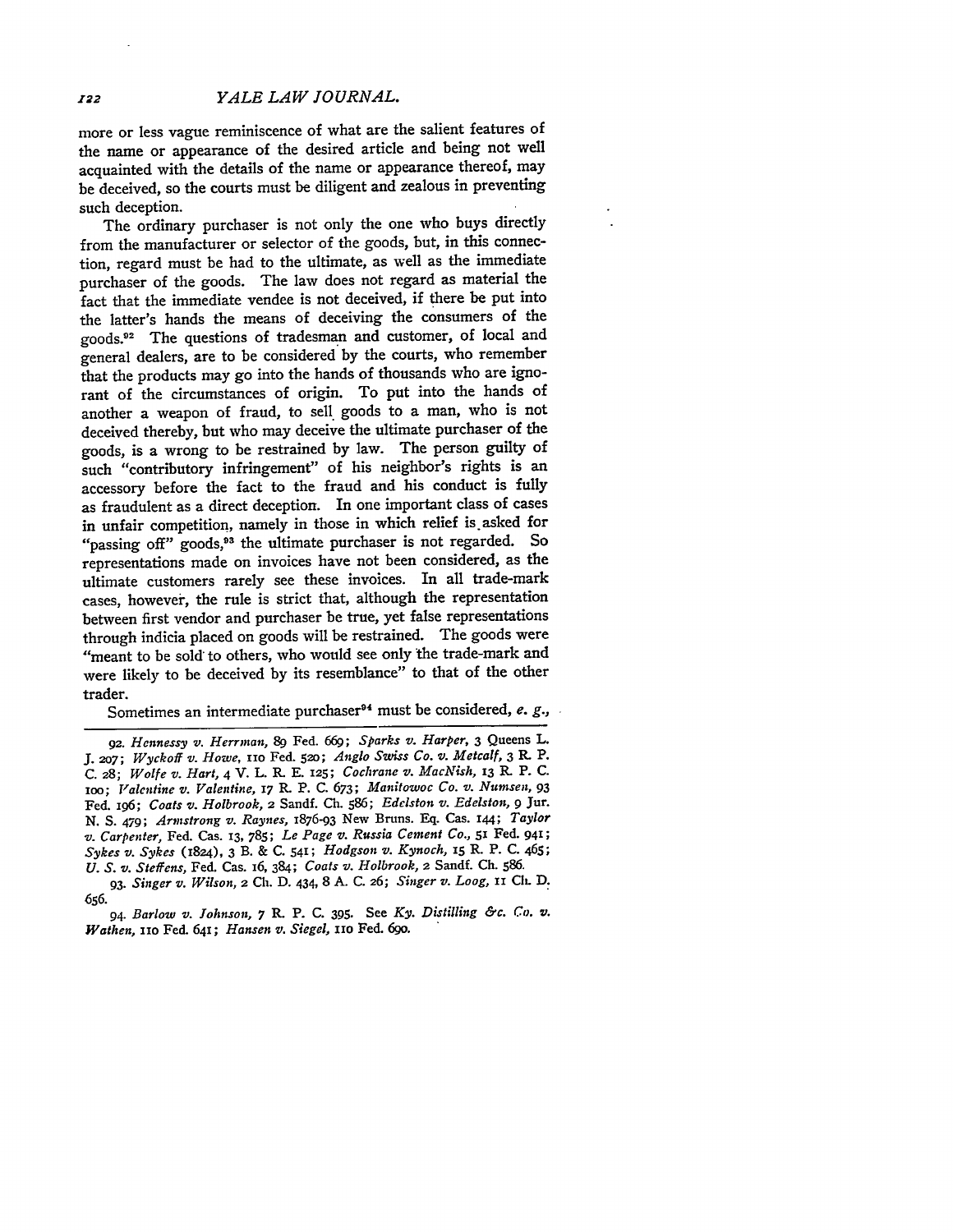the wholesale dealer would not be deceived nor the public which only cares for some article of the kind, e. *g.,* thick towels, but the retailer might be deceived as he wishes a certain make of thick towels, e. *g.,* the Osman and he will be protected.

It is not the wholesale or retail dealer, but rather the purchaser at retail in small quantities who is usually the ultimate customer.<sup>95</sup> Often, indeed, the manufacturer is affording "an excuse and a temptation to unscrupulous" retail dealers by furnishing them with goods which enable them to defraud the public, who as a rule do not know who make the goods.<sup>96</sup> The very survey of the two articles may suggest fraud and passing off to an unscrupulous middleman and the instrument of deception is put into his hand by the first vendor. The law reaches those who enable others to deceive the public,<sup>97</sup> even though they may make no direct false representations, but sell their goods as their own. These "true representations in aid of false ones but aggrave the fraud" it has been said, as they-make the middlemen accomplices therein,<sup>98</sup> and sometimes even make the possibilities of deceiving ultimate purchasers "persuasive and effective arguments" to sell the goods.<sup>99</sup> "It is a pertinent fact, to be noted in this connection that the respondent's advertisements of his goods were inserted in journals that reached the trade and not the consumer and that his circulars were sent to jobbers and the trade" and to no others.<sup>100</sup>

'On the other hand, shopmen's acts are not always proof of the manufacturer's deceit.<sup>101</sup> A dishonest middleman may deceive purchasers by covering the distinctive features of the trader's trade $mark<sup>102</sup>$  or an employee may sell goods in bulk and advise that they

*95. Conrad v. Uhrig,* 8 Mo. **App. 277;** *Wilkinson v. Grffiith,* 8 R. P. C. **370;** *Payton v. Snelling,* **z6 R.** P. C. **283, 17** R. P. **C.** 48; *Collinsplatt v. Finlayson,* **88** Fed. **693;** *Fairbank v. Central Lard Co., 7o* **Off.** Gaz. **635;** *Fairbank v. Bell, 77* Fed. **869;** *Heinisch's Sons v. Boker,* **86** Fed. **765.**

*96. Sawyer v. Horn,* **i** Fed. 24; *Hodgson v. Kynoch, i5* R. P. **C.** 465; *Gage v. Canada Pub. Co.,* **6** Ont. **R. 68;** *Powell v. Birmingham Co.,* **12** L P. **C.** 496, **13 K.** P. **C. 235;** *Singer v. Spence,* io R. P. *C.* **297;** *Bayer v. Baird, I5 L* P. **C.** 6r5; *Edge v. Johnson, 9* R. P. **C. 134;** *Fairbank v. Bell,* 77 Fed. **869;** *Sykes v. Sykes* (1824), 3 B. & C. **541.**

*97. Saxlehner v. Apollinaris Co.,* 14 R. P. **C.** 645; *Blair v. Stock,* **52** L. T. **N.** S. 123; *Lever v. Goodwin,* 4 **L** P. **C.** 492; *N. E. Co.* **v.** *Marlborough Co.,* 168 Mass. 154; *Morgan v. Whittier,* xi8 Fed. 657; *Hennessy v. White, 6* W. W. & A. B. **E.** 216; *Taylor v. Carpenter,* Fed. Cas. **13, 784.**

*98. Pillsbury v. Pillsbury,* 64 Fed. 841.

*99. Pa. Salt Co. v. Myers,* 79 Fed. **87.**

ioo. *Baker v. Baker, 78* **Off.** Gaz. **1427.**

**1i.** *Jones v. Hallworth,* **14 R.** P. **C. 225.**

*102. Payton v. Snelling,* **17** R. P. **C. 628.**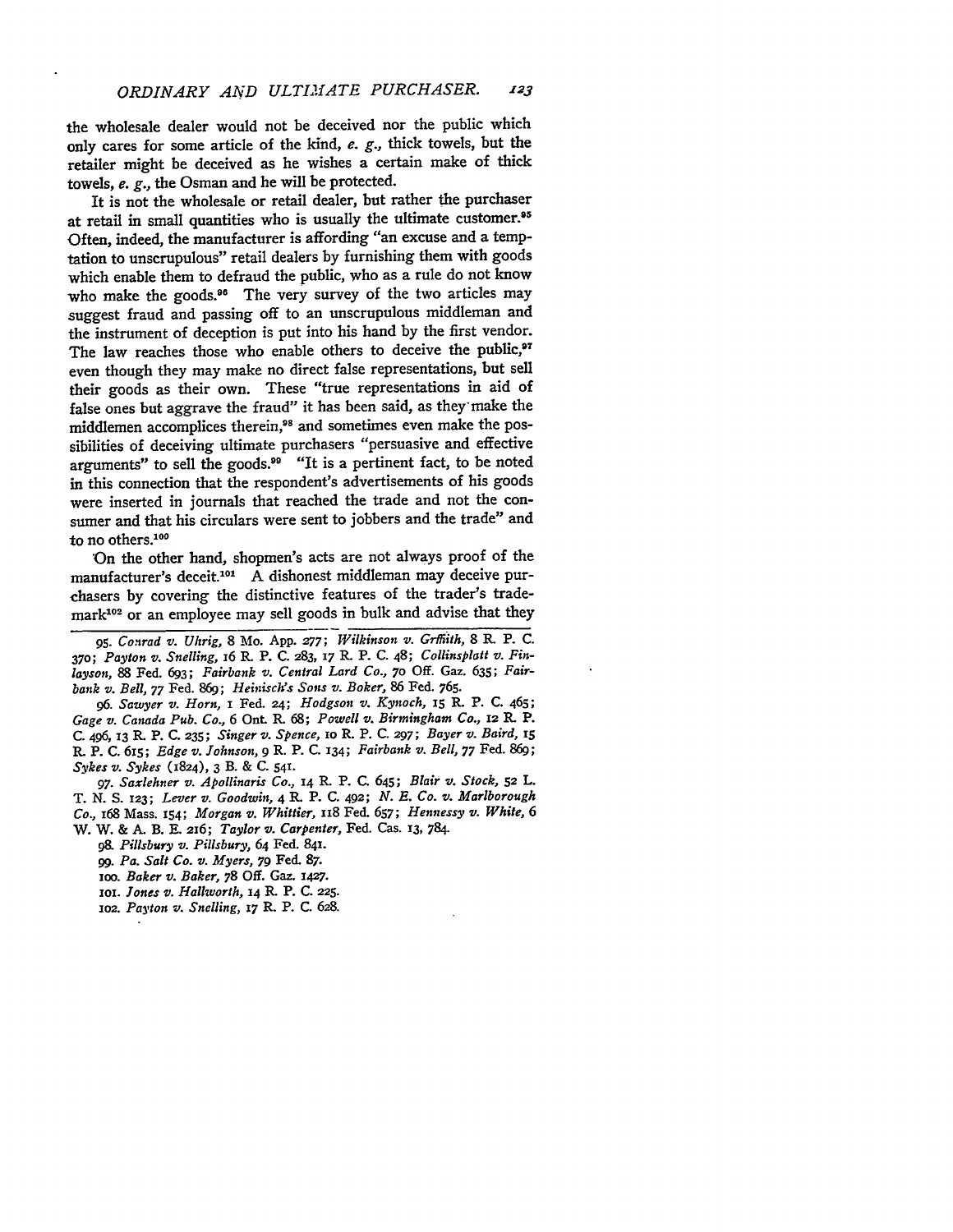be placed in the plaintiff's empty bottles without the defendant's knowledge.<sup>103</sup> In such case, there is no restraint against the first vendor. **A** contract, however, to purchase the plaintiff's labels and bags and then **fill** them with another's goods, *e. g.,* seeds, is clearly not enforceable.<sup>104</sup>

Certain classes of purchasers are of interest. As the general rule is that "no man, however honest his intentions, has a right to adopt and use so much of his rival's established trade-mark, as will enable any dishonest trader, into whose hands his own goods may come, to sell them as the goods of his rival," so a trade-mark consisting of two elephants and, consequently, known as the Hathi in India, was enjoined, as so similar to another containing the same device as to delude Hindus, though the similarity would not deceive Englishmen, nor dealers in foreign markets.<sup>105</sup>

So people who come into an ordinary shop to buy matches,<sup>106</sup> people who buy one red cross plaster<sup>107</sup> and so have no means of distinguishing the goods through indicia placed on the wrapper of the package, persons who buy snuff,<sup>108</sup> "mere cigarette smokers"<sup>109</sup> are considered as special classes of consuming purchasers.

A printer who strikes off a label for cigars and sells it to anyone to cover such goods as the purchaser chooses $110$  is "chargeable with facilitating others in making false representations" and a- maker of cigar boxes was enjoined who sold with them imitations of the plaintiff's lithographs that retailers might defraud customers by using them.<sup>11</sup>

Purchasers of shovels,<sup>112</sup> of plows,<sup>113</sup> and of tools<sup>114</sup> are also

*io6. Christiansen Re, 3 R.* P. *C.* 54.

*2O7. Johnson v. Bauer,* **82** Fed. **662;** *Collins Co. v. Cowen, 3 KL* & **J.** 42&

*io8. Garrett v. Garrett, 79* **Off.** Gaz. **1681.**

*log. Wood v. Lambert, 3 R. P. C. 81; Richards v. Butler, 8 R. P. C. 37,* **249.**

*iio. Schumacher v. Schwencke, 36* **Off.** Gaz. 457. See *Christie v. Foster Brewing Co.,* **18** V. L. R. **292.**

*iii. Cuervo v. Henkel, 6o* **Off.** Gaz. **44o;** *Southern White Lead Co. v. Carey, 33* **Off.** Gaz. *624; Southern White Lead Co. v. Coit,* **39** Fed. 482.

*112. Collins v. Ames,* 18 Fed. 511. See *Lalance &c. Co. v. National &c. Co., log* Fed. **317.**

*113. Avery v. Meikle, 27* **Off.** Gaz. **io27.** In *Putnam Nail Co.'s Appeal,* Dig. **725,** this question was not considered and the defendant was not restrained from selling a bronzed nail like plaintiff's. The bronzing was merely for ornament.

*114. Collins v. Walker, 7* W. P. *222.*

**<sup>2</sup>o3.** *Hostetter v. Brunn, 2O7* Fed. **707.**

*<sup>2</sup>O4. Bloss v. Bloomer,* **23** Barb. **6o4.**

*io5. Orr Ewing v. Johnston,* **27** W. R- **575, 28** W. **R. 330, 7 A. C. 2 9.**